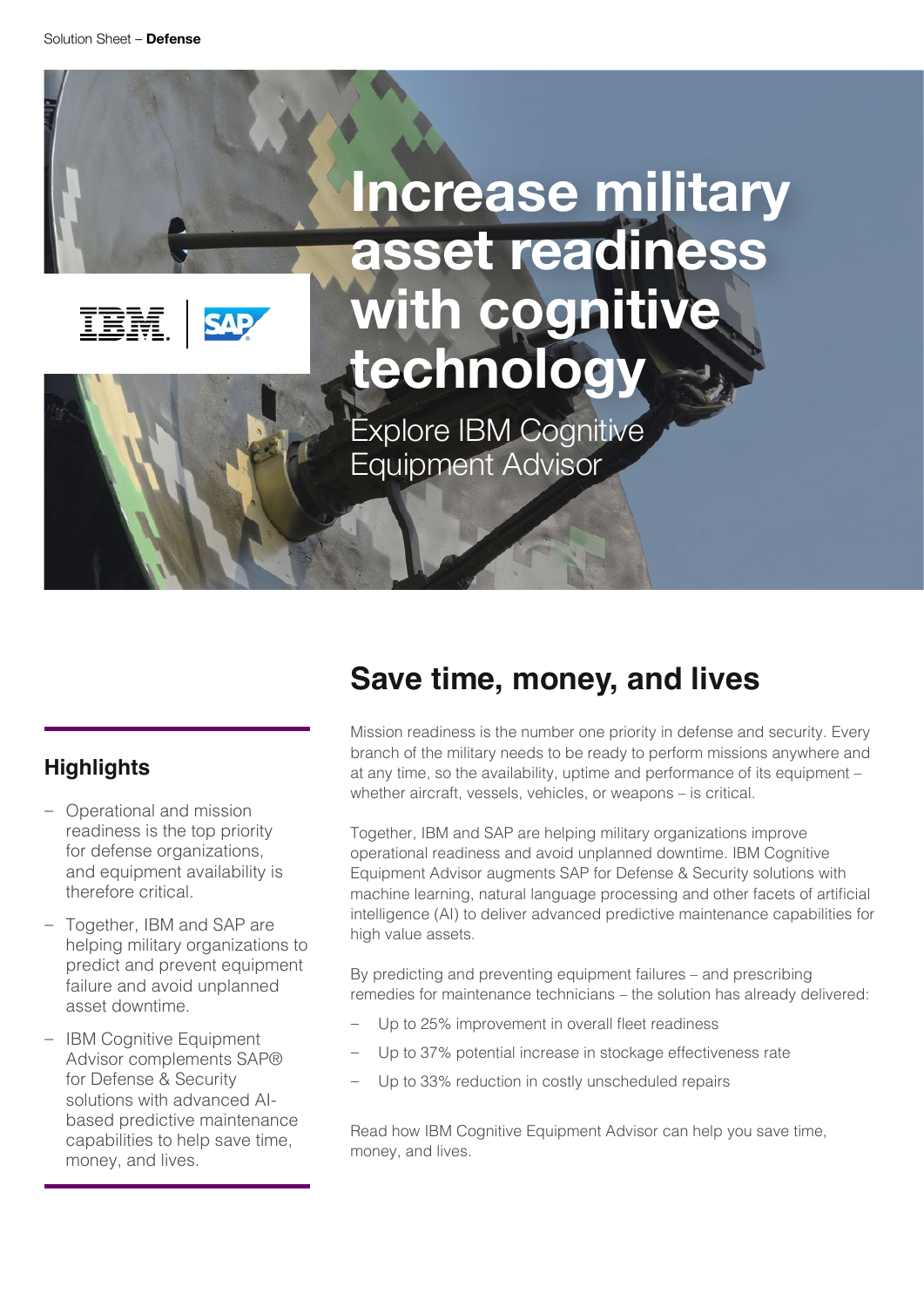### **Predict and prevent equipment failures**

IBM Cognitive Equipment Advisor enables military organizations to evolve from reactive and routine maintenance to more flexible and effective predictive maintenance. The solution provides a simple KPI-based view of individual asset status to:

- Reduce unscheduled maintenance and component failure
- Increase technician speed and efficiency
- Improve overall availability of weapons systems and assets

#### **Get an actual view of asset health**

IBM Cognitive Equipment Advisor analyzes the huge volumes of sensor data generated by modern military assets and compares this with available historical data to accurately predict any component and system failures. Every asset in the SAP for Defense & Security system has a unique identification number. The IBM solution injects SAP master data to provide an actual view of individual equipment health and operational readiness, offering mission relevant dashboard functionalities for military decision-holders.

#### **Streamline planned maintenance and procurement**

IBM Cognitive Equipment Advisor enables users to not only predict exactly which system or component will fail, but also provides an estimated timeframe for that failure. This data is then exported back into the SAP maintenance and procurement planning processes to trigger the appropriate notifications and actions. This visibility ensures that the correct replacements are available and inventory is replenished to accelerate repairs, reduce costs, and minimize downtime.

#### **Improve technician efficiency**

Many of today's military assets have been in active service for decades and are complex and time-consuming to maintain. IBM Cognitive Equipment Advisor uses natural language processing to analyze the thousands of maintenance-related documents associated with larger assets such as warships. This information enables maintenance and procurement personnel to predict which parts are likely to need repairs or replacements most often, ensure their availability, and manage supplier relationships more effectively.

1. "IBM Cognitive Equipment Advisor: Predictive maintenance for the military," ©IBM Corporation 2020.



**Sources:**



**"Predictive maintenance allows us to get ahead of equipment failures. We're talking about an effort that saves money in the billions annually. That's the potential here.1 "** Retired Col. John Kuenzli